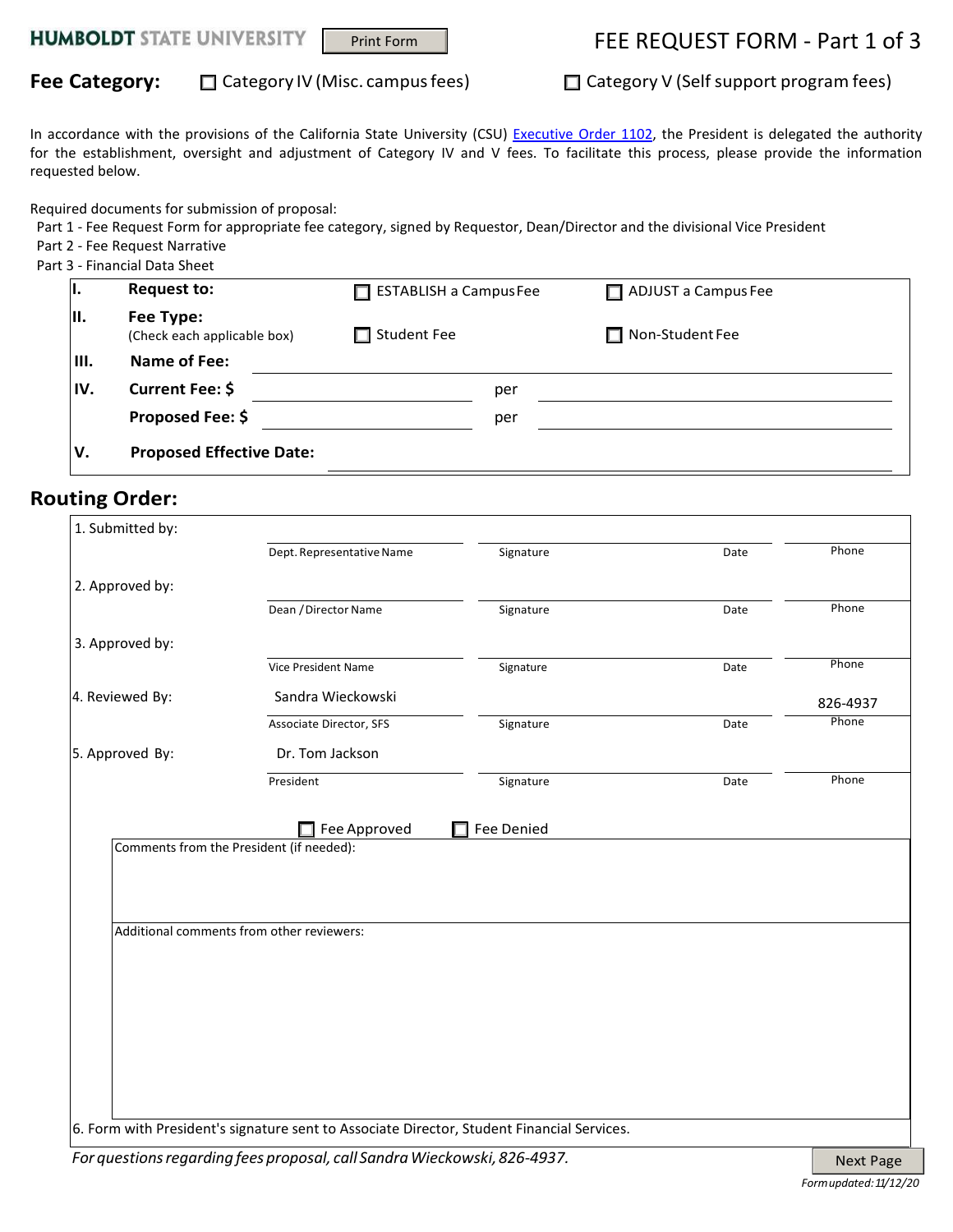# Print Form FEE REQUEST FORM - Part 1 of 3

**Student Fee Category:** □ Category II (Mandatory campus fees) □ Category III (Course fees)

In accordance with the provisions of the California State University (CSU) [Executive](http://www.calstate.edu/EO/EO-1102.html) [Order](http://www.calstate.edu/EO/EO-1102.html) [1102,](http://www.calstate.edu/EO/EO-1102.html) the President is responsible for assuring that appropriate and meaningful consultation occurs prior to adjusting any Category II or III fees and must consult with the campusfee advisory committee prior to establishing or adjusting these fees.

To facilitate this process, please provide the information requested below.

Required documents for submission of proposal:

Part 1 - Fee Request Form for appropriate fee category, signed by Requestor, Dean/Director and the divisional Vice President

Part 2 - Fee Request Narrative Part 3 - Financial Data Sheet

| н.   | <b>Request to:</b>              | $\Box$ ESTABLISH a Campus Fee | $\Box$ ADJUST a Campus Fee |
|------|---------------------------------|-------------------------------|----------------------------|
| П.   | Name of Fee:                    |                               |                            |
| III. | Current Fee: \$                 | per                           |                            |
|      | Proposed Fee: \$                | per                           |                            |
| IV.  | <b>Proposed Effective Date:</b> |                               |                            |

### **Routing Order:**

| 2. Approved by:<br>3. Approved by:       | Dept. Representative Name<br>Dean / Director Name<br>Vice President Name | Signature<br>Signature                 | Date<br>Date | Phone<br>Phone |
|------------------------------------------|--------------------------------------------------------------------------|----------------------------------------|--------------|----------------|
|                                          |                                                                          |                                        |              |                |
|                                          |                                                                          |                                        |              |                |
|                                          |                                                                          |                                        |              |                |
|                                          |                                                                          |                                        |              |                |
|                                          |                                                                          | Signature                              | Date         | Phone          |
| 4. Approved By:                          | Sandra Wieckowski                                                        |                                        |              |                |
|                                          | Associate Director, SFS                                                  | Signature                              | Date         | Phone          |
| 5. Recommended by:                       | Chair - SFAC                                                             |                                        | Date         | Phone          |
|                                          |                                                                          | Signature                              |              |                |
| Comments from SFAC (if needed)           |                                                                          |                                        |              |                |
| 5. Reviewed By:                          | Dr. Tom Jackson                                                          |                                        |              |                |
|                                          | President                                                                | Signature                              | Date         | Phone          |
|                                          | Fee Approved                                                             | $\Box$ Fee approved with modifications |              | Fee Denied     |
| Comments from the President (if needed): |                                                                          |                                        |              |                |
|                                          |                                                                          |                                        |              |                |
|                                          |                                                                          |                                        |              |                |
|                                          |                                                                          |                                        |              |                |
|                                          |                                                                          |                                        |              |                |
|                                          |                                                                          |                                        |              |                |
|                                          |                                                                          |                                        |              |                |
|                                          |                                                                          |                                        |              |                |

*For questions regarding fees proposal, call Sandra Wieckowski, 826-4937.* Next Page Next Page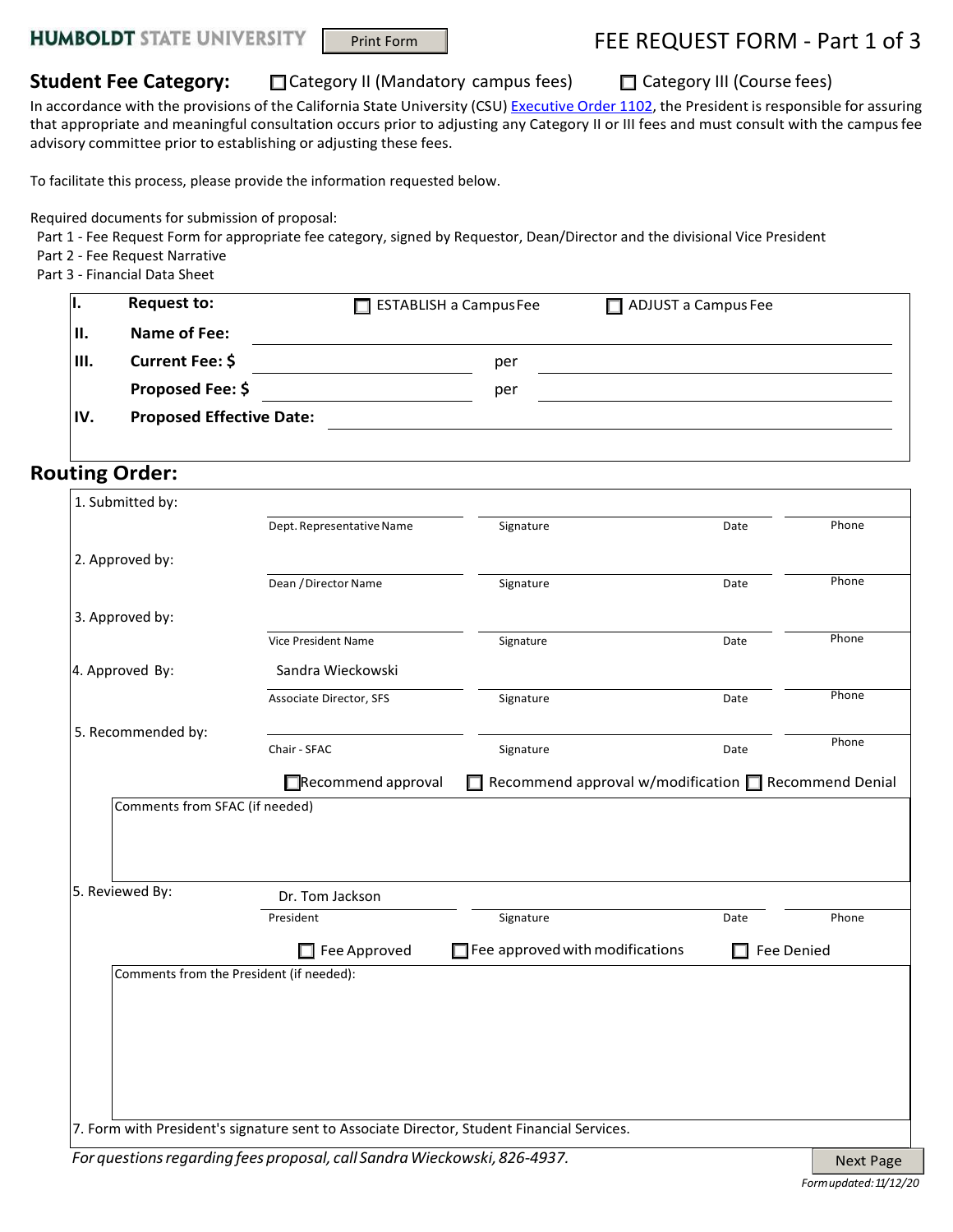1. Clearly list all assumptions used when creating this proposal.

2. Clearly state the expenditures that will be funded by this proposed revenue source.

3. Clearly state the reason(s) why this fee or fee increase is necessary (include references to executive orders, CA law, etc.)

4. Clearly articulate why the level of fee proposed is the appropriate amount tocharge.

5. Time line Information: